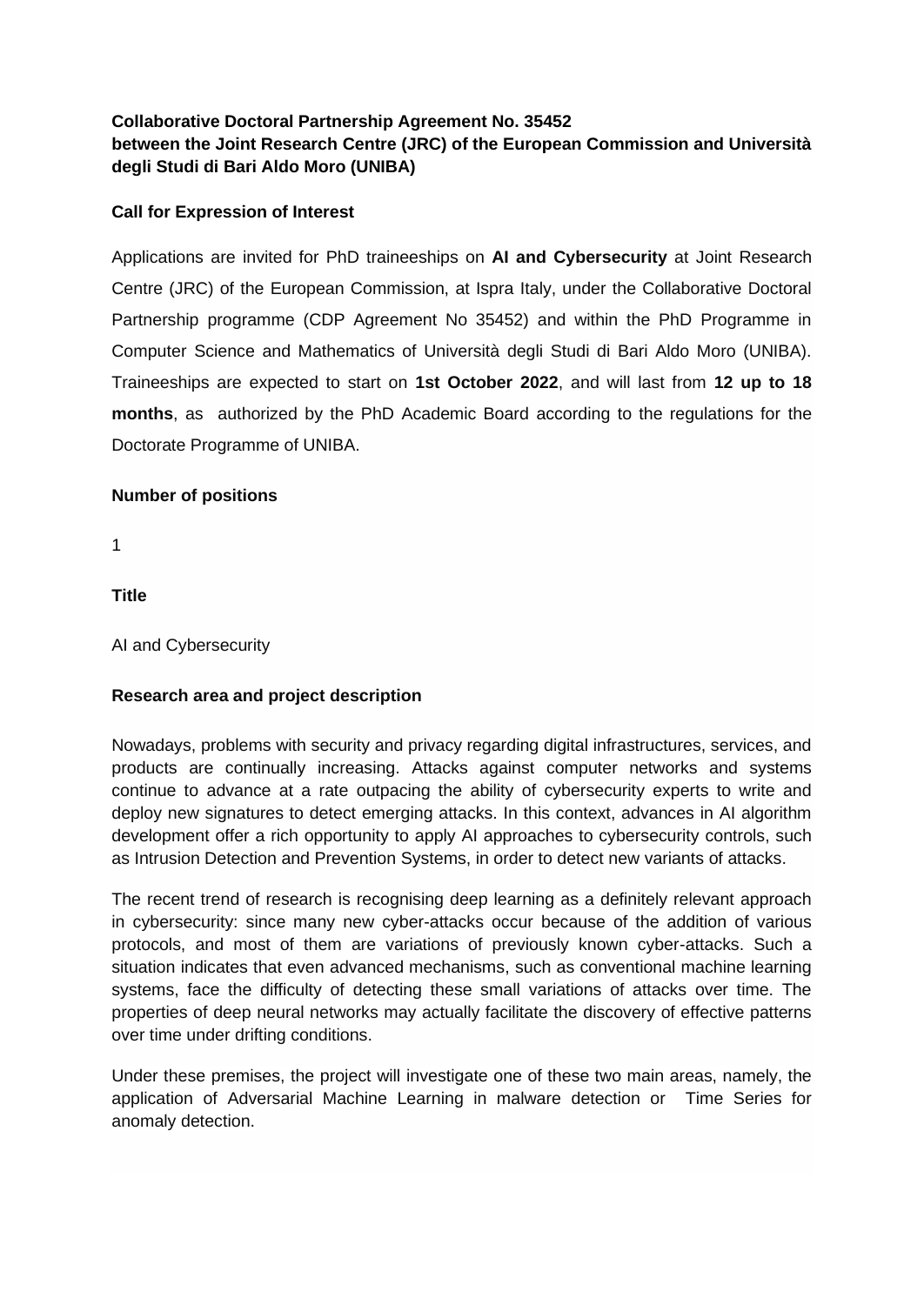### a. **Adversarial Machine Learning in malware detection**

Although advances in deep learning demonstrate unprecedented levels of performance in cybersecurity applications, their vulnerability to attacks is still an open question. Adversarial examples are small modifications of legitimate inputs, which can cause misclassification at inferencetime in operational conditions. Adversarial machine learning algorithms deal with adversarial sample generation, which is creating altered input data that are capable of deceiving machine learning models. For instance, attributes of a goodware can be added to a malware executable to make the classifier incorrectly identify it as benign. Due to the critical nature of the applications of AI in cybersecurity, it is important to model the adversary and their strategies to attack the decision-making algorithms, in order to represent a realistic adversary in a cyber scenario. Explainable Artificial Intelligence (XAI) may cover a crucial role both in modeling adversaries and in developing cyber-protecting solutions.

### b. **Time series analysis for anomaly detection**

One of the key aspects in the analysis of cybersecurity data is the role of the time dimension since data are typically labeled with a timestamp. This information is crucial since i) the type of attacks evolve over time and ii) the attacks can require some sequence of actions to be conducted. This means that AI methods have to take into account both past and recent events, be able to consider the sequence of events, as well as continuously adapt to the new data. For this purpose, time series analysis methods that are naturally able to take into account the changes in the underlying data distribution (concept drift) will be investigated. The purpose is to apply adaptive and time series analysis algorithms, which require a continuous training phase (lifelong learning) for anomaly detection, that is identify anomalies in the network traffic in an unsupervised manner. Such anomalies can then be used to generate alerts.

This project will explore how to take advantage of modern machine learning paradigms such as adversarial learning, XAI, time series analysis, in order to develop cyber-attack detection systems for malware or intrusion detection that are robust against possible malicious actions.

The PhD student will:

- 1. Carry out quantitative syntheses of the scientific literature investigating machine learning, including deep learning, adversarial learning, XAI, time series analysis algorithms recently synthesized in machine learning for cybersecurity tasks.
- 2. Understand the main vulnerable characteristics of cyber-data that mainly help attackers to fool any machine learning model.
- 3. Explore, using adversarial learning methods and time series analysis methods, the potential of defensive practices to improve the security and resilience of machine learning-based cybersecurity controls
- 4. Use benchmark and real data to explore the effectiveness of the new developed methods.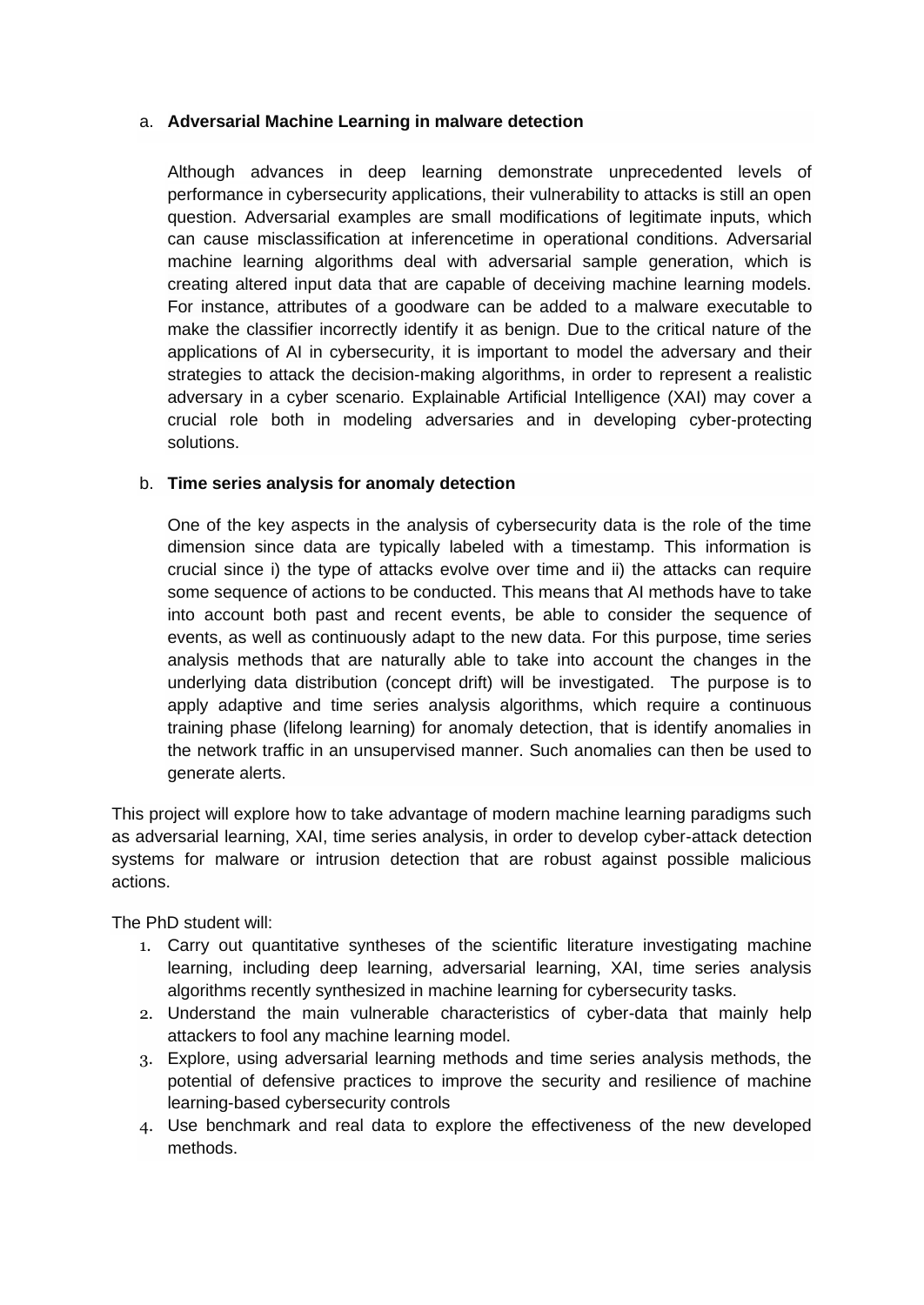This stage project is an international collaboration between UNIBA and JRC. The prospective candidates are PhD students regularly enrolled in the PhD Programme in Computer Science and Mathematics with UNIBA. Selected candidate(s) will spend 18 months at JRC, Ispra (Italy). The exact plan will be settled after enrolment. The JRC in Ispra will apply the Grantholder 20 contract and working conditions reported at:

[https://ec.europa.eu/jrc/en/working-with-us/jobs/temporary-positions/grantholders/contract](https://ec.europa.eu/jrc/en/working-with-us/jobs/temporary-positions/grantholders/contract-and-working-conditions)[and-working-conditions](https://ec.europa.eu/jrc/en/working-with-us/jobs/temporary-positions/grantholders/contract-and-working-conditions)

## **Eligibility criteria**

Candidates should, prior to the start of the employment contract, have the nationality of a Member State of the EU or a country associated with the Research Framework Programs (Horizon Europe). Candidates from other countries may also apply. However, only the Director-General of the JRC may allow their recruitment, following the security clearance before and derogation procedure for non-EU country nationals in force at the JRC.

JRC will ask the selected candidate to provide the following supporting documents:

- Updated CV signed
- A valid and original criminal record extract from the national database
- if applicable: Visa
- Copy of the passport or identity card
- Legal entity form and financial identification form duly filled in, signed and dated
- If relevant, marriage certificate and birth certificate of children
- Studies / Experience certificates
- Copy of the university degree/s and
- Proof of enrolment in a university doctoral studies programme. This proof must be provided before the Grant-holder contract may start and within six months from the date of the position's offer.

The JRC reserves the right to request additional documents in order to ensure the compliance with all requirements and specific rules applicable to JRC sites.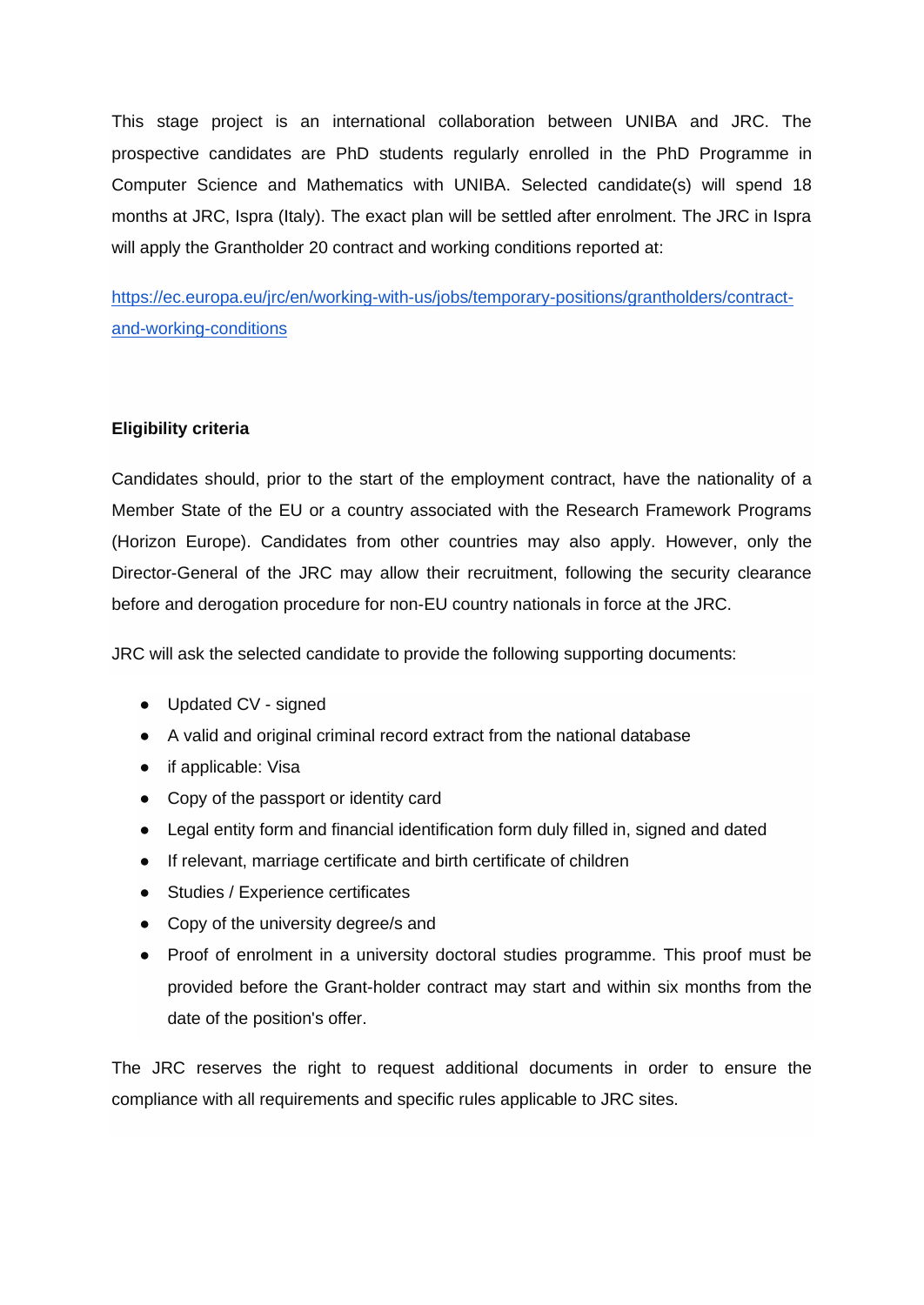The selected candidate(s) must also be recognized as medically fit to carry out the work activities foreseen. To this end the candidate must undergo, in advance and independently, the medical checks specified by the JRC.

#### **Selection process**

The selection process is composed of two phases: a first selection is made by UNIBA resulting in a short list of two to five candidates and then a second selection is made by JRC.

UNIBA will inform the short-listed candidates about the results of the selection and that it will send their application (CV and motivation letter) to the JRC.

A short list of applications will be shared between UNIBA and JRC during the selection process.

JRC will collect the applications sent by UNIBA and will check the eligibility of the applications according to the Grantholder rules (CV included). JRC will appoint a panel and all successful applicants will be invited to an interview. The panel will establish a short list by ranking successful applicants and sending negative answers to the non-successful applicants.

The request for confirmation of interest for the traineeship position(s) will be sent by JRC, according to the above-mentioned ranking and the number of positions.

### **Qualifications and specific competences:**

- You have a Master in Computer Science, Cybersecurity, Data Science, Computer Engineering, Mathematics (or a related field).
- You have a strong interest in machine learning and cybersecurity.
- You have experience with the design and analysis of machine learning experiments.
- You have experience with machine learning and deep learning models, big data analytics.
- You have programming skills in Python and/or Scala for data manipulation and visualization, and for performing machine learning analysis.
- You work proactively and independently and have good communication skills.
- You have a very good knowledge of English, both spoken and written.
- You are highly motivated, ambitious and result-oriented.
- You highlight relevant publications in peer review journals, if you have them.